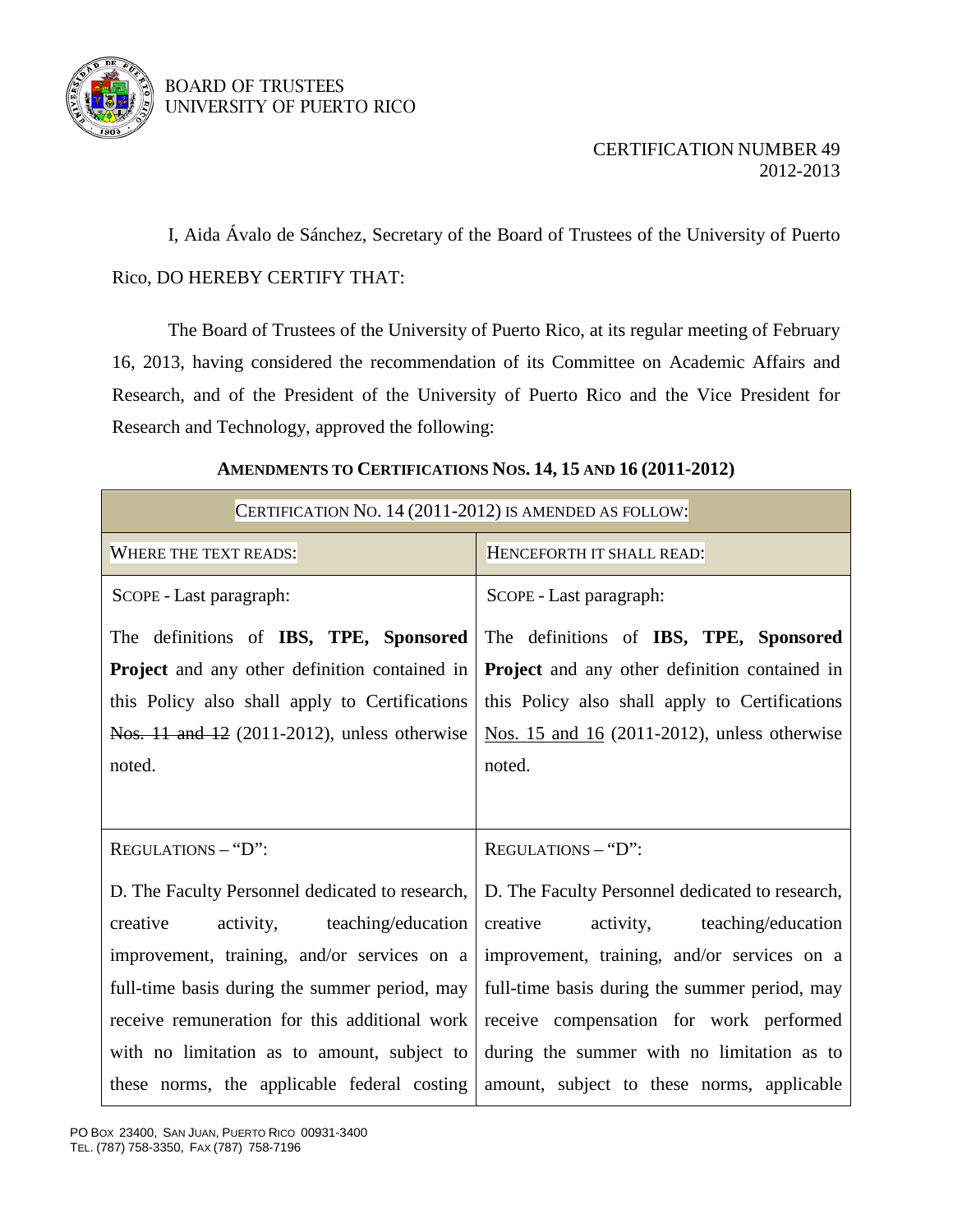

| principles and regulations, the terms and            | federal costing principles and regulations, the                  |
|------------------------------------------------------|------------------------------------------------------------------|
| conditions of sponsoring agencies and/or the         | terms and conditions of sponsoring agencies                      |
| restrictions of the funding source.                  | and/or the restrictions of the funding source. $\underline{\ln}$ |
|                                                      | consonance with regulation A, the summer                         |
|                                                      | research period for a 9-month AY campus, will                    |
|                                                      | correspond to a maximum of three person                          |
|                                                      | months, and will be established by the                           |
|                                                      | campuses' administrative boards. The period is                   |
|                                                      | allocated between the last day of classes for a                  |
|                                                      | given academic year and the day before classes                   |
|                                                      | begin in the next academic year. In the case of                  |
|                                                      | the Carolina campus, a maximum of two                            |
|                                                      | person months will apply.                                        |
|                                                      |                                                                  |
| REGULATIONS - "H.1. a."                              | REGULATIONS - "H.1. a."                                          |
|                                                      |                                                                  |
| a. <i>Provided</i> , that in the majority of the     | a. <i>Provided</i> , that in the majority of the                 |
| campus/units of the University System total          | campus/units of the University System total                      |
| professional effort is defined in a term of nine     | professional effort is defined in a term of nine                 |
| (9) months. During the summer months faculty         | (9) months. During the summer months, which                      |
| can do additional full-time research or other        | for the purpose of this policy consist up to a                   |
| related academic activities.                         | three (3) months period (Regulation D), faculty                  |
|                                                      | can conduct full-time research or other related                  |
|                                                      |                                                                  |
|                                                      | academic activities.                                             |
| REGULATIONS - "H.1. c."                              | REGULATIONS - "H.1. c."                                          |
| c. <i>Provided further</i> , that in the case of the | c. <i>Provided further</i> , that in the case of the             |
| University of Puerto Rico at Carolina, the total     | University of Puerto Rico at Carolina, the total                 |
| professional effort includes all effort dedicated    | professional effort includes all effort dedicated                |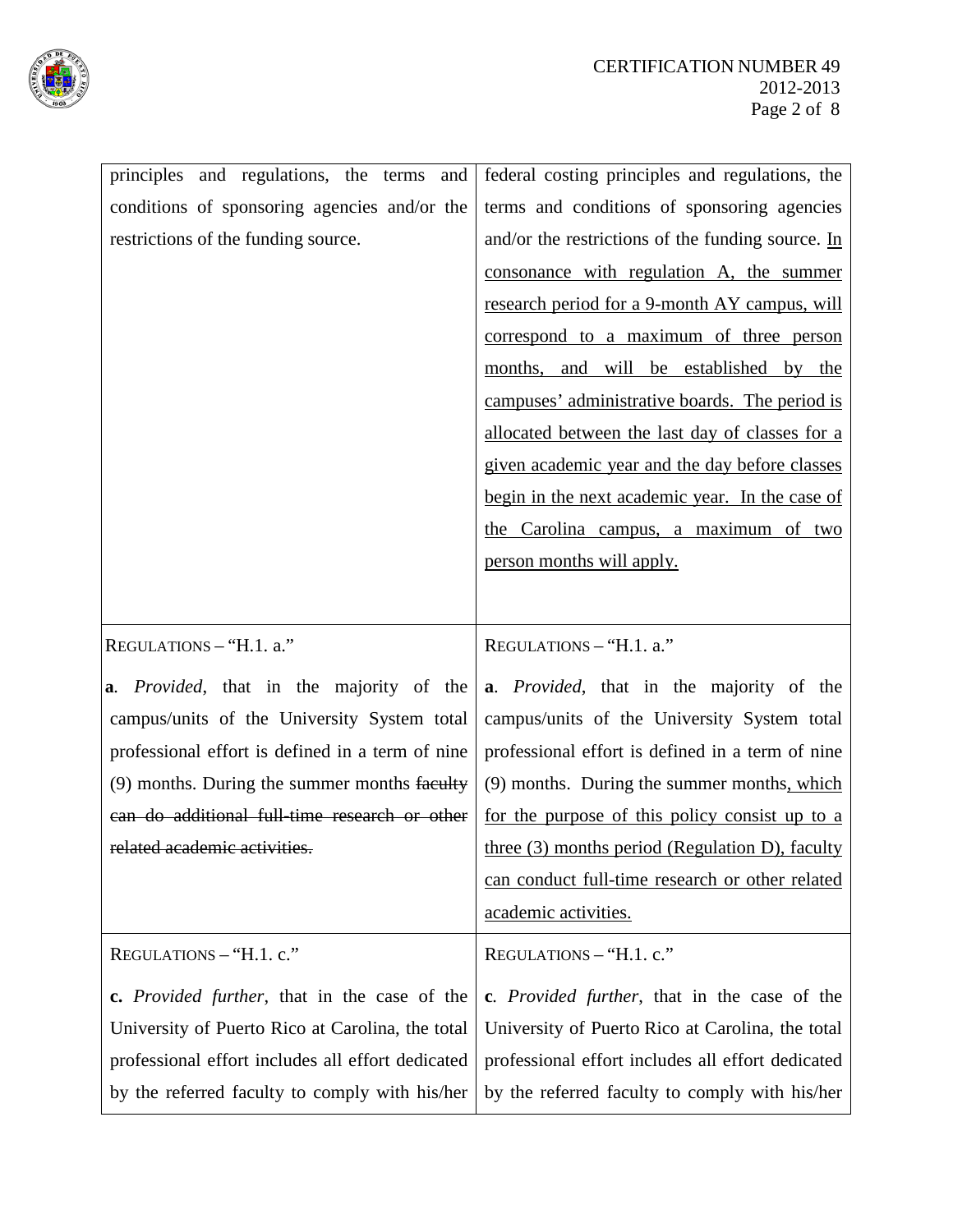

| responsibilities in the Institution within a       | responsibilities in the University within a         |
|----------------------------------------------------|-----------------------------------------------------|
| period of twelve $(12)$ months. This unit          | period of <u>ten (10)</u> months. During their two- |
| includes in said term two $(2)$ months in the year | month summer period Faculty can conduct full-       |
| during which Faculty can conduct full-time         | time research work or other related academic        |
| research work or other related academic            | activities.                                         |
| activities.                                        |                                                     |
|                                                    |                                                     |
| REGULATIONS - "H.2., first and second              | REGULATIONS $-$ "H.2., first<br>and<br>second       |
| paragraphs":                                       | paragraphs":                                        |
|                                                    |                                                     |
| The Institutional Base Salary of the Faculty       | The Institutional Base Salary of the Faculty        |
| Personnel dedicated to academic instruction,       | Personnel dedicated to academic instruction,        |
| who also conduct research, creative activity,      | who also conduct research, creative activity,       |
| improvement, training,<br>teaching<br>and/or       | improvement, training,<br>teaching<br>and/or        |
| defined to be the<br>services,<br>is<br>annual     | services, is defined to be their annual             |
| remuneration that the University pays to said      | permanent salary as it appears in the               |
| personnel for the individual's total professional  | employment contract of the employee or              |
| effort (100%), independently of whether his/her    | subsequent letters of notice<br>of salary           |
| devoted to teaching, research,<br>time<br>is       | increase/decrease plus<br>any supplemental          |
| administration, creative<br>activity, service,     | compensation of one full year or more (see          |
| clinical activities, other activities and/or a     | Appendices 1 and 2 of Certification No. 15          |
| combination of these, and in conformity with       | (2011-2012)). This annual permanent salary          |
| the provisions contained in Articles 49 and 66     | constitutes the base pay for the individual's       |
| of the General Rules of the University of          | total professional effort (100%), independent of    |
| Puerto Rico.                                       | whether his/her time is devoted to teaching,        |
|                                                    | research, administration, creative activity,        |
|                                                    | service, clinical activities, other activities      |
| Hence, the IBS can include as part of the          | and/or a combination of these, and in               |
| faculty's<br>salary<br>additional<br>structure     | conformity with the provisions contained in         |
| compensations received for effort devoted to       |                                                     |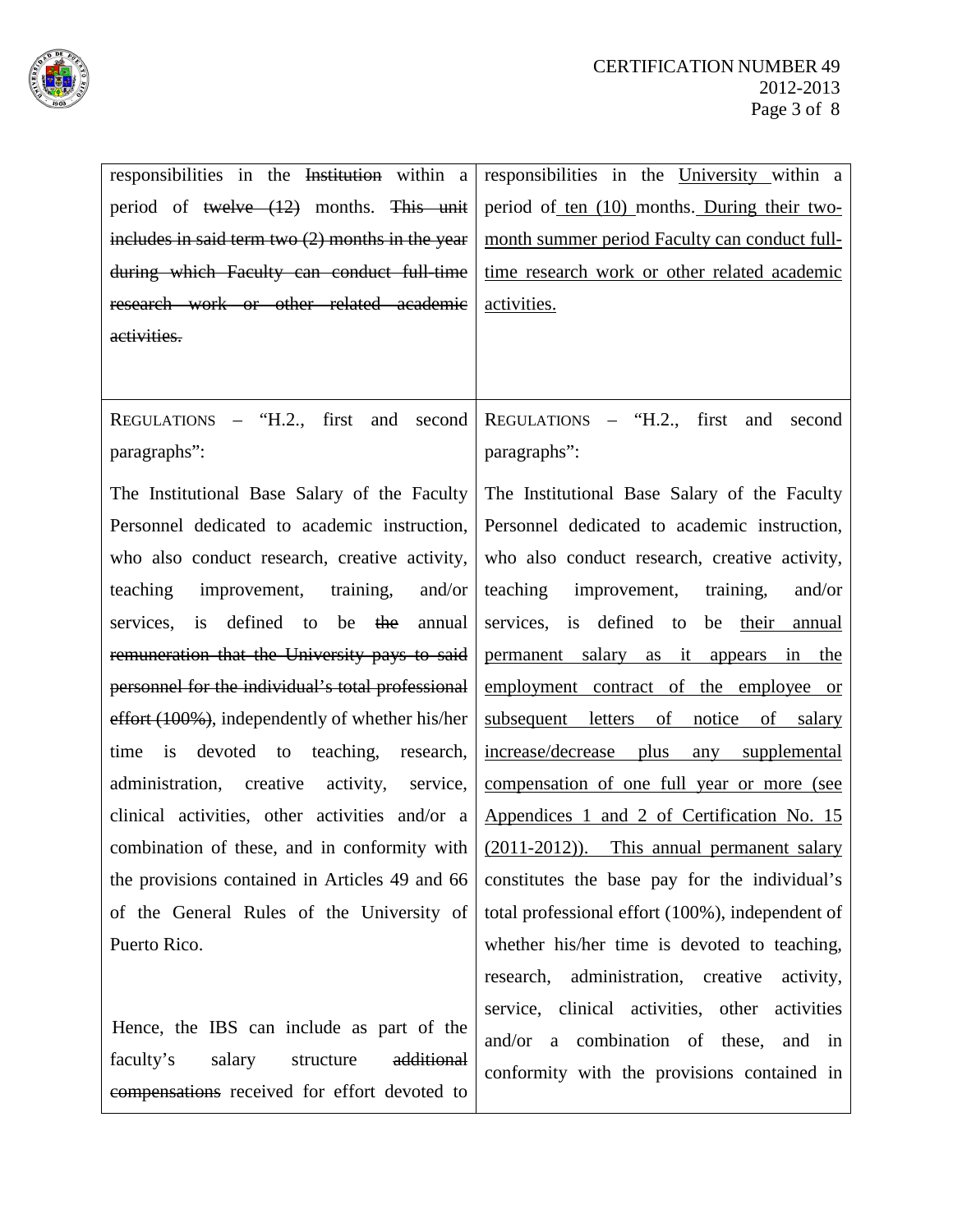

| administrative duties, such as chairing a                                                                                                                                                                                                                                                                                                                                     | Articles 49 and 66 of the General Rules of the                                                                                                                                                                                                                                                                                                                                                                                                                                                                                                                                                                                         |
|-------------------------------------------------------------------------------------------------------------------------------------------------------------------------------------------------------------------------------------------------------------------------------------------------------------------------------------------------------------------------------|----------------------------------------------------------------------------------------------------------------------------------------------------------------------------------------------------------------------------------------------------------------------------------------------------------------------------------------------------------------------------------------------------------------------------------------------------------------------------------------------------------------------------------------------------------------------------------------------------------------------------------------|
| department, or direction of program/centers,                                                                                                                                                                                                                                                                                                                                  | University of Puerto Rico.                                                                                                                                                                                                                                                                                                                                                                                                                                                                                                                                                                                                             |
| among others. Provided, however, that IBS                                                                                                                                                                                                                                                                                                                                     |                                                                                                                                                                                                                                                                                                                                                                                                                                                                                                                                                                                                                                        |
|                                                                                                                                                                                                                                                                                                                                                                               |                                                                                                                                                                                                                                                                                                                                                                                                                                                                                                                                                                                                                                        |
| excludes one-time payments, incentives or<br>bonuses (not involving time and effort),<br>additional compensations based on work<br>overload, non-recurrent incidental work, or<br>additional summer work (i.e. summer salaries<br>when the academic year is less than 12<br>months), and any income that an individual is<br>permitted to earn outside of duties for the UPR. | Hence, the IBS can include as part of the<br>salary structure<br>faculty's<br><u>remunerations</u><br>received for effort devoted to administrative<br>duties, such as chairing a department, or<br>direction of program/centers, among others.<br>Provided, however, that IBS excludes one-time<br>payments, incentives or bonuses (not involving<br>time and effort), compensations based on work<br>overload, non-recurrent incidental work, or<br>summer work (i.e. summer salaries when the<br>academic year is less than 12 months), and any<br>income that an individual is permitted to earn<br>outside of duties for the UPR. |
| CERTIFICATION NO. 15 (2011-2012) IS AMENDED AS FOLLOW:                                                                                                                                                                                                                                                                                                                        |                                                                                                                                                                                                                                                                                                                                                                                                                                                                                                                                                                                                                                        |
| <b>WHERE THE TEXT READS:</b>                                                                                                                                                                                                                                                                                                                                                  | HENCEFORTH IT SHALL READ:                                                                                                                                                                                                                                                                                                                                                                                                                                                                                                                                                                                                              |
| POLICIES "2":                                                                                                                                                                                                                                                                                                                                                                 | POLICIES "2":                                                                                                                                                                                                                                                                                                                                                                                                                                                                                                                                                                                                                          |
| University<br>personnel<br>may<br>receive<br>2.                                                                                                                                                                                                                                                                                                                               | <b>University</b><br>personnel<br>may<br>receive<br>2.                                                                                                                                                                                                                                                                                                                                                                                                                                                                                                                                                                                 |
| additional compensations or remunerations                                                                                                                                                                                                                                                                                                                                     | remuneration or compensation that may                                                                                                                                                                                                                                                                                                                                                                                                                                                                                                                                                                                                  |
| that may involve time and effort, therefore                                                                                                                                                                                                                                                                                                                                   | involve time and effort, therefore<br>the                                                                                                                                                                                                                                                                                                                                                                                                                                                                                                                                                                                              |
| the corresponding effort must be included in                                                                                                                                                                                                                                                                                                                                  | corresponding effort must be included in the                                                                                                                                                                                                                                                                                                                                                                                                                                                                                                                                                                                           |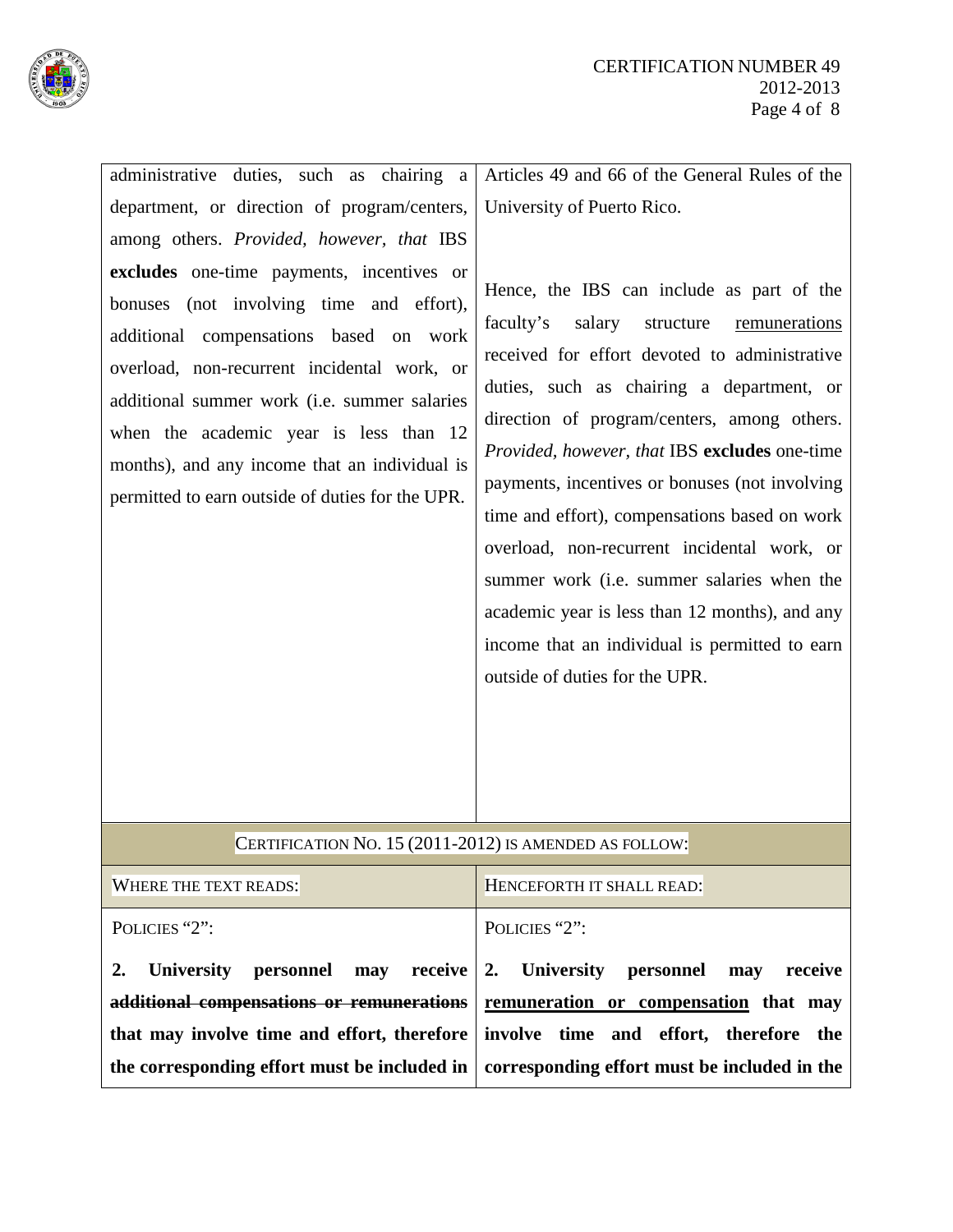

| the individual's Effort Report.                                                                                                    | individual's Effort Report.                                                                                                                                                                                                                                                                                                                                                                                                                                                                                                                                                                                                                                                                                                                                                                                                                                                                                                                                        |
|------------------------------------------------------------------------------------------------------------------------------------|--------------------------------------------------------------------------------------------------------------------------------------------------------------------------------------------------------------------------------------------------------------------------------------------------------------------------------------------------------------------------------------------------------------------------------------------------------------------------------------------------------------------------------------------------------------------------------------------------------------------------------------------------------------------------------------------------------------------------------------------------------------------------------------------------------------------------------------------------------------------------------------------------------------------------------------------------------------------|
| The remuneration received under these terms<br>must accordingly be documented as part of the<br>individual's IBS (see Appendix 2). | The compensations received under these terms<br>must accordingly be documented as part of the<br>individual's IBS (see Appendix 2). However,<br>as per OMB A-21 Attachment J, #10.d,<br>compensation that is non-effort related may not<br>be included in the institutional base salary for<br>determining estimates chargeable to federally<br>sponsored awards unless prior approval has<br>been obtained from the sponsor. According to<br><b>OMB</b><br>$A-21$<br>in<br>unusual<br>cases where<br>consultation is across departmental lines or<br>involves a separate or remote operation, and the<br>work performed by the consultant is in addition<br>to his regular departmental load, any charges<br>for such work representing extra compensation<br>above the base salary are allowable provided<br>consulting<br>such<br>that<br>arrangements<br>are<br>specifically provided for in the agreement or<br>approved in writing by the sponsoring agency. |
| POLICIES "6":                                                                                                                      | POLICIES "6":                                                                                                                                                                                                                                                                                                                                                                                                                                                                                                                                                                                                                                                                                                                                                                                                                                                                                                                                                      |
|                                                                                                                                    | 6. Any changes to an effort certification $\vert$ 6. Any changes to an effort certification                                                                                                                                                                                                                                                                                                                                                                                                                                                                                                                                                                                                                                                                                                                                                                                                                                                                        |

**form must be accompanied by a corresponding change to the payroll system to correct the expense. Sponsors** 

**must be notified of changes to effort commitments at the time of the initial award, and during the course of the project,** 

**6. Any changes to an effort certification form must be accompanied by a corresponding change to the payroll system to correct the expense. Sponsors must be notified of changes to effort commitments at the time of the initial award, and during the course of the project, consistent with the**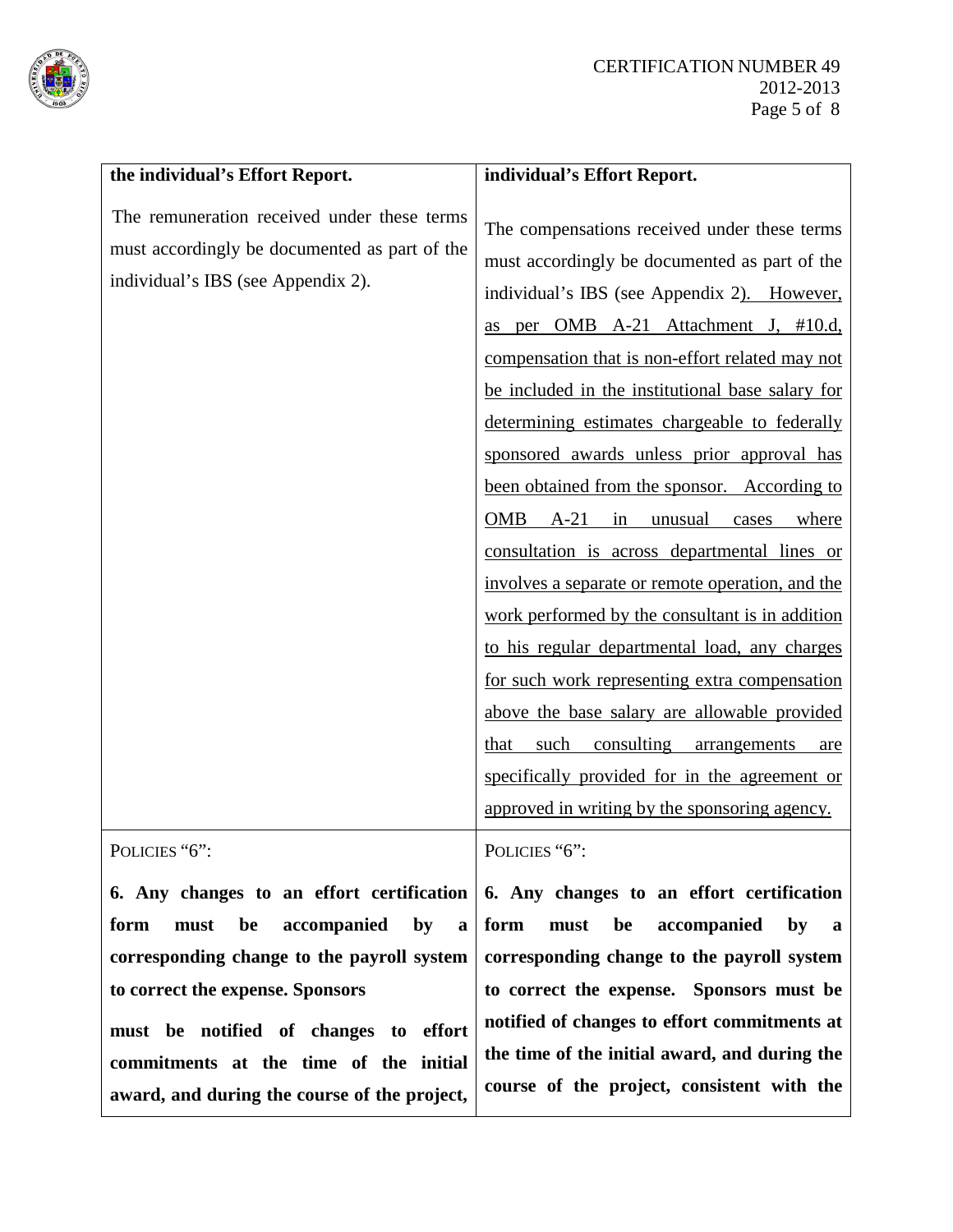

| consistent with the individual sponsor's        | individual<br>notification<br>sponsor's                   |
|-------------------------------------------------|-----------------------------------------------------------|
| notification requirements.                      | requirements.                                             |
| The PI and their department should make         | The PI and their department should make                   |
| corrections within 30 days after receipt of the | corrections within $60$ days after receipt of the         |
| <b>Effort Report.</b>                           | <b>Effort Report.</b>                                     |
|                                                 | The Institutional Base Salary (IBS) is used to            |
|                                                 | propose and charge salary to sponsored projects.          |
|                                                 | The IBS of the Faculty Personnel dedicated to             |
|                                                 | academic instruction,<br>who<br>also conduct              |
|                                                 | creative<br>activity,<br>research,<br>teaching            |
|                                                 | improvement, training, and/or services, is                |
|                                                 | defined to be their annual permanent salary as            |
|                                                 | it appears in the employment contract of the              |
|                                                 | employee or subsequent letters of notice of               |
|                                                 | salary increase/decrease plus any supplemental            |
|                                                 | compensation of one full year or more (see                |
|                                                 | Appendices 1 and 2). This annual permanent                |
|                                                 | salary constitutes the base pay for the                   |
|                                                 | individual's total professional effort (100%),            |
|                                                 | independent if his/her time is devoted to                 |
|                                                 | teaching, research, administration, creative              |
|                                                 | activities,<br>activity,<br>service,<br>clinical<br>other |
|                                                 | activities and/or a combination of these, and in          |
|                                                 | conformity with the provisions contained in               |
|                                                 | Articles 49 and 66 of the General Rules of the            |
|                                                 | University of Puerto Rico. See Certification              |
|                                                 | <u>No. 14 (2011-2012).</u>                                |
|                                                 | According<br>federal<br>regulations<br>to                 |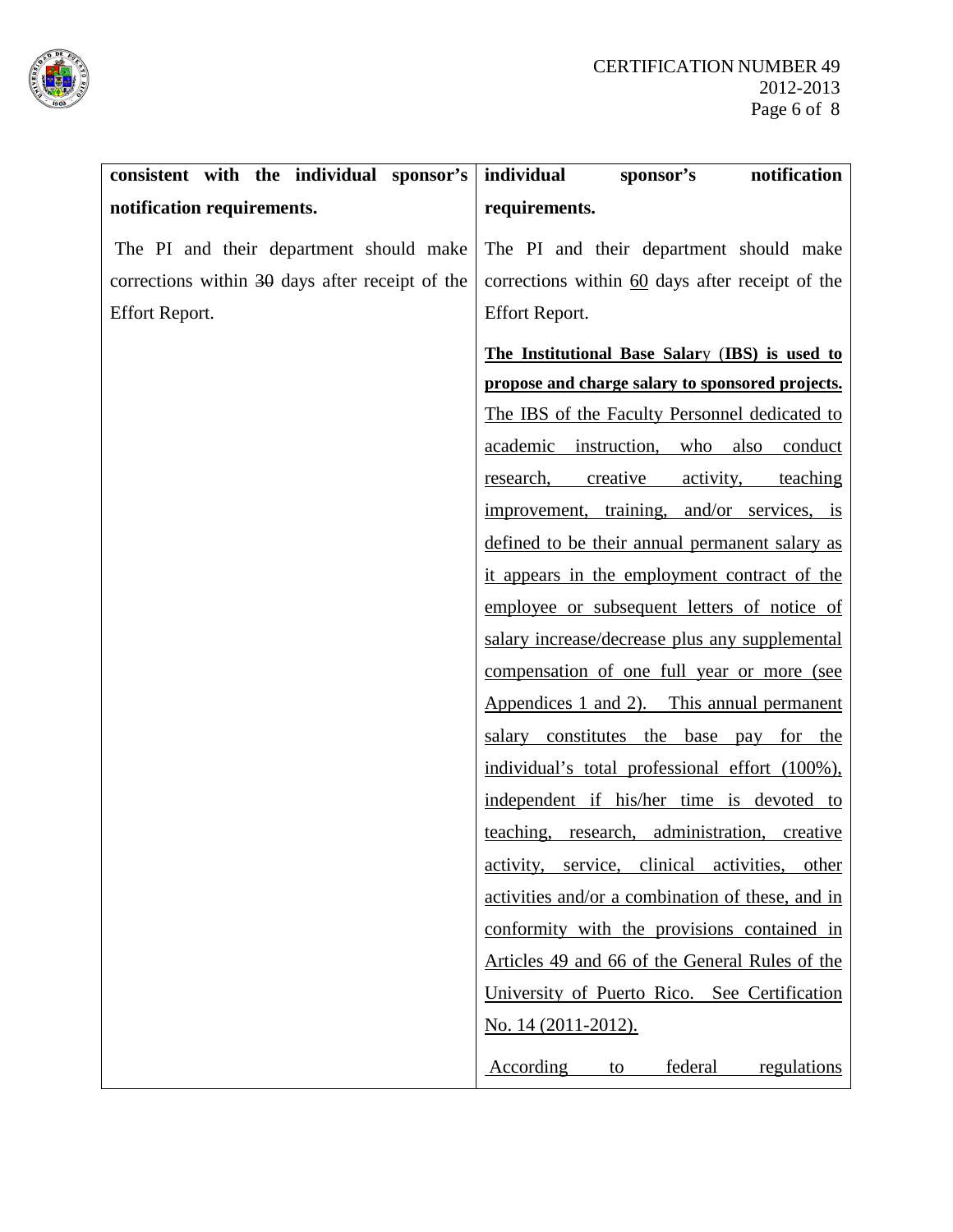

|                                                       | compensations included as part of the IBS must        |
|-------------------------------------------------------|-------------------------------------------------------|
|                                                       | conform to the criteria delineated in Policy 8.       |
|                                                       |                                                       |
|                                                       |                                                       |
| POLICIES "10, proviso b":                             | POLICIES "10, proviso b":                             |
| <i>Provided, however, that the following specific</i> | <i>Provided, however, that the following specific</i> |
| guidelines for summer salary compensations            | guidelines for summer salary compensations            |
| must be strictly followed:                            | must be strictly followed:                            |
| a.                                                    | $a_{\ldots}$                                          |
| b. Personnel may not receive more than two $(2)$      | b. Personnel may not receive more than                |
| of summer salary<br>months<br>support from            | two (2) months of summer salary support               |
| without prior<br>projects<br>written<br>sponsored     | from sponsored projects without prior                 |
| approval.                                             | written approval. In the case of NSF's                |
|                                                       | two months rule, it applies to any one                |
|                                                       | year (12 months) and carries over to the              |
|                                                       | summer period; it is two months for the               |
|                                                       | 12 months period. The two months                      |
|                                                       | cannot be processed as supplemental                   |
|                                                       | payments if paid during the academic                  |
|                                                       | year, but shall be part of the functions              |
|                                                       | allocate<br>the<br>base<br>used<br>to<br>salary.      |
|                                                       | Allocations<br>to<br><u>other</u>                     |
|                                                       | commitments/functions have to decrease                |
|                                                       | as a result of the effort that will be                |
|                                                       | dedicated to the NSF award.                           |
|                                                       |                                                       |
|                                                       |                                                       |
|                                                       |                                                       |
|                                                       |                                                       |